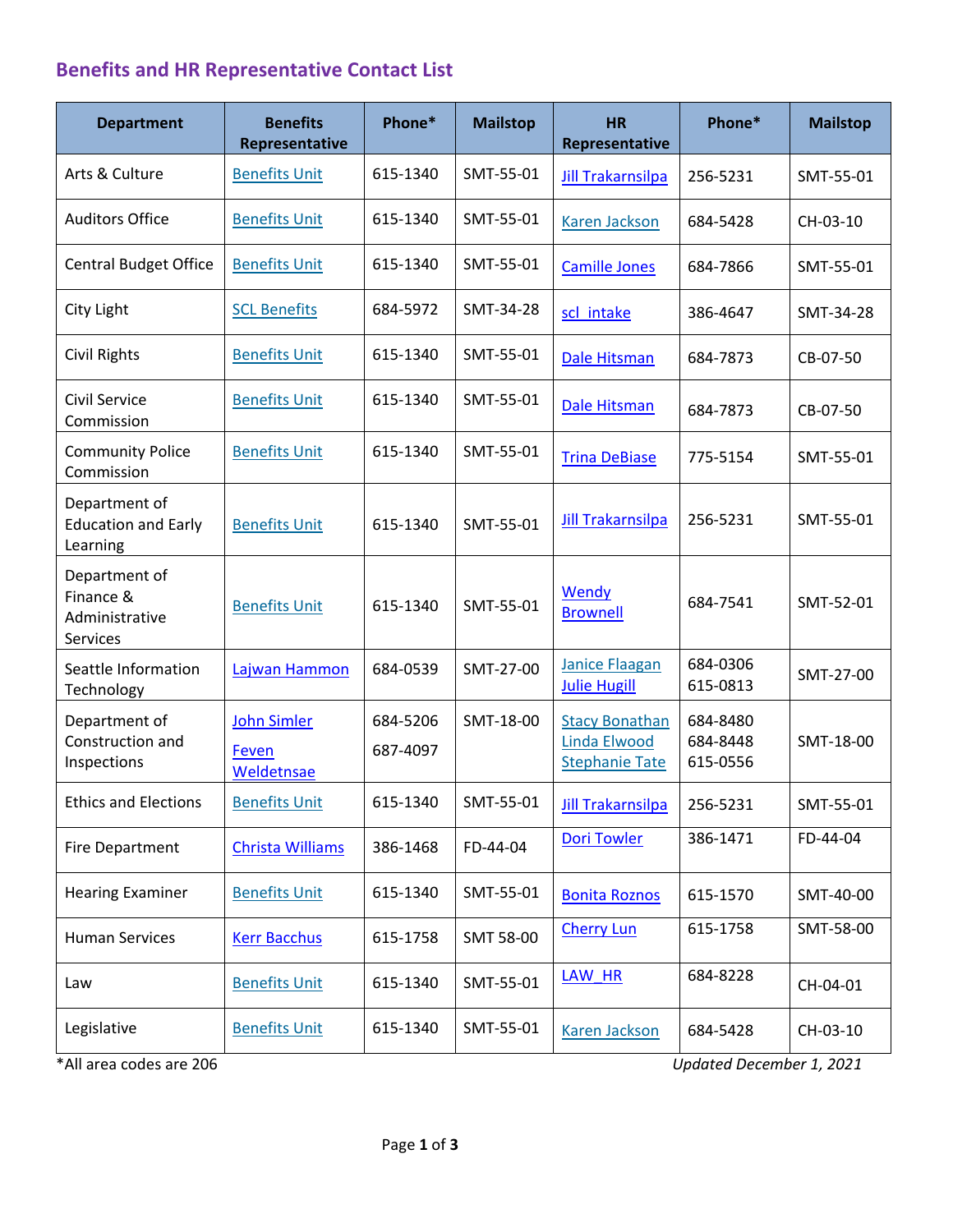| <b>Department</b>                                          | <b>Benefits</b><br>Representative | Phone*   | <b>Mailstop</b> | <b>HR</b><br>Representative | Phone*   | <b>Mailstop</b> |
|------------------------------------------------------------|-----------------------------------|----------|-----------------|-----------------------------|----------|-----------------|
| Library                                                    | <b>Shawna Dennard</b>             | 386-4122 | LB-03-01        | <b>Cynthia Downing</b>      | 256-5268 | LB-03-01        |
| Mayor's Office                                             | <b>Benefits Unit</b>              | 615-1340 | SMT-55-01       | <b>Camille Jones</b>        | 684-7866 | SMT-55-01       |
| <b>Municipal Court</b>                                     | <b>Maribel Centeno</b>            | 684-5662 | JC-00-52        | <b>Berlinda Womack</b>      | 684-8885 | JC-00-52        |
| Neighborhoods                                              | <b>Benefits Unit</b>              | 615-1340 | SMT-55-01       | Dale Hitsman                | 684-7873 | CB-07-50        |
| Office of Economic<br>Development                          | <b>Benefits Unit</b>              | 615-1340 | SMT-55-01       | <b>Jill Trakarnsilpa</b>    | 256-5231 | SMT-55-01       |
| Office of Emergency<br>Management (OEM)                    | <b>Benefits Unit</b>              | 615-1340 | SMT-55-01       | <b>Trina DeBiase</b>        | 775-5154 | SMT-55-01       |
| Office of Film & Music                                     | <b>Benefits Unit</b>              | 615-1340 | SMT-55-01       | <b>Jill Trakarnsilpa</b>    | 256-5231 | SMT-55-01       |
| Office of Immigrant<br>and Refugee Affairs                 | <b>Benefits Unit</b>              | 615-1340 | SMT-55-01       | <b>Jill Trakarnsilpa</b>    | 256-5231 | SMT-55-01       |
| Office of Housing                                          | <b>Benefits Unit</b>              | 615-1340 | SMT-55-01       | Dale Hitsman                | 684-7873 | SMT-55-01       |
| Office of Inspector<br><b>General for Public</b><br>Safety | <b>Benefits Unit</b>              | 615-1340 | SMT-55-01       | <b>Karen Jackson</b>        | 684-5428 | CH-03-01        |
| Office of<br>Intergovernmental<br>Relations                | <b>Benefits Unit</b>              | 615-1340 | SMT-55-01       | <b>Camille Jones</b>        | 684-7866 | SMT-55-01       |
| Office of Labor<br>Standards                               | <b>Benefits Unit</b>              | 615-1340 | SMT-55-01       | <b>Dale Hitsman</b>         | 684-7873 | SMT-55-01       |
| Office of the Ombud                                        | <b>Benefits Unit</b>              | 615-1340 | SMT-55-01       | Dale Hitsman                | 684-7873 | SMT-55-01       |
| Office of Planning and<br>Community<br>Development         | <b>Benefits Unit</b>              | 615-1340 | SMT-55-01       | Dale Hitsman                | 684-7873 | SMT-55-01       |
| <b>Office of Police Pension</b><br>and Relief              | <b>Benefits Unit</b>              | 615-1340 | SMT-55-01       |                             |          |                 |
| Office of Sustainability<br>and Environment                | <b>Benefits Unit</b>              | 615-1340 | SMT-55-01       | <b>Jill Trakarnsilpa</b>    | 256-5231 | SMT-55-01       |
| Parks and Recreation                                       | <b>PKS_Payroll</b>                | 684-7371 | PK-01-01        | <b>Shari Okada</b>          | 684-7362 | PK-01-01        |
| <b>Police Department</b>                                   | <b>Naidene Warren</b><br>Sakamoto | 615-1238 | JC-05-01        |                             |          | JC-05-01        |

\*All area codes are 206 *Updated December 1, 202*1